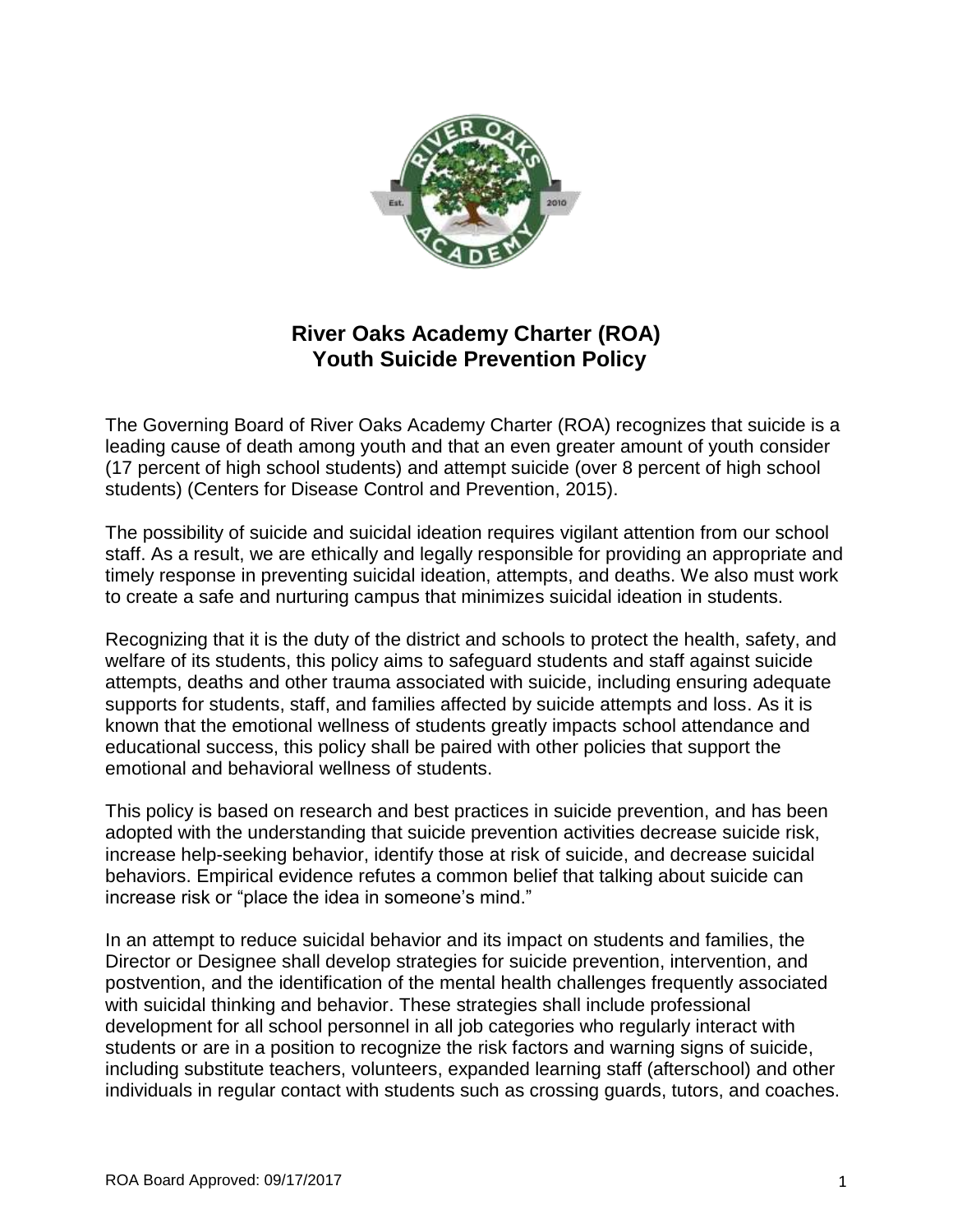The Director or Designee shall develop and implement preventive strategies and intervention procedures that include the following:

### **Overall Strategic Plan for Suicide Prevention**

The Director or Designee shall involve school-employed mental health professionals (e.g., school counselors, psychologists, social workers, nurses), administrators, other school staff members, parents/guardians/caregivers, students, local health agencies and professionals, law enforcement, and community organizations in planning, implementing, and evaluating the district's strategies for suicide prevention and intervention. Districts must work in conjunction with local government agencies, community-based organizations, and other community supports to identify additional resources.

To ensure the policies regarding suicide prevention are properly adopted, implemented, and updated, the district shall appoint an individual (or team) to serve as the suicide prevention point of contact for the district. In addition, each school shall identify at least one staff member to serve as the liaison to the district's suicide prevention point of contact, and coordinate and implement suicide prevention activities on their specific campus. This policy shall be reviewed and revised as indicated, at least annually in conjunction with the previously mentioned community stakeholders.

#### Resources:

 The K–12 Toolkit for Mental Health Promotion and Suicide Prevention has been created to help schools comply with and implement AB 2246, the Pupil Suicide Prevention Policies. The Toolkit includes resources for schools as they promote youth mental wellness, intervene in a mental health crisis, and support members of a school community after the loss of someone to suicide.

Additional information about this Toolkit for schools can be accessed on the Heard Alliance Web site at [http://www.heardalliance.org/.](http://www.heardalliance.org/)

 You can find information about a comprehensive suicide prevention toolkit for schools on the Palo Alto Unified School District Counseling Services Web page at <https://www.pausd.org/student-services/counseling-services>

# **Prevention**

#### **A. Messaging about Suicide Prevention**

Messaging about suicide has an effect on suicidal thinking and behaviors. Consequently, River Oaks Academy along with its partners has critically reviewed and will continue to review all materials and resources used in awareness efforts to ensure they align with best practices for safe messaging about suicide.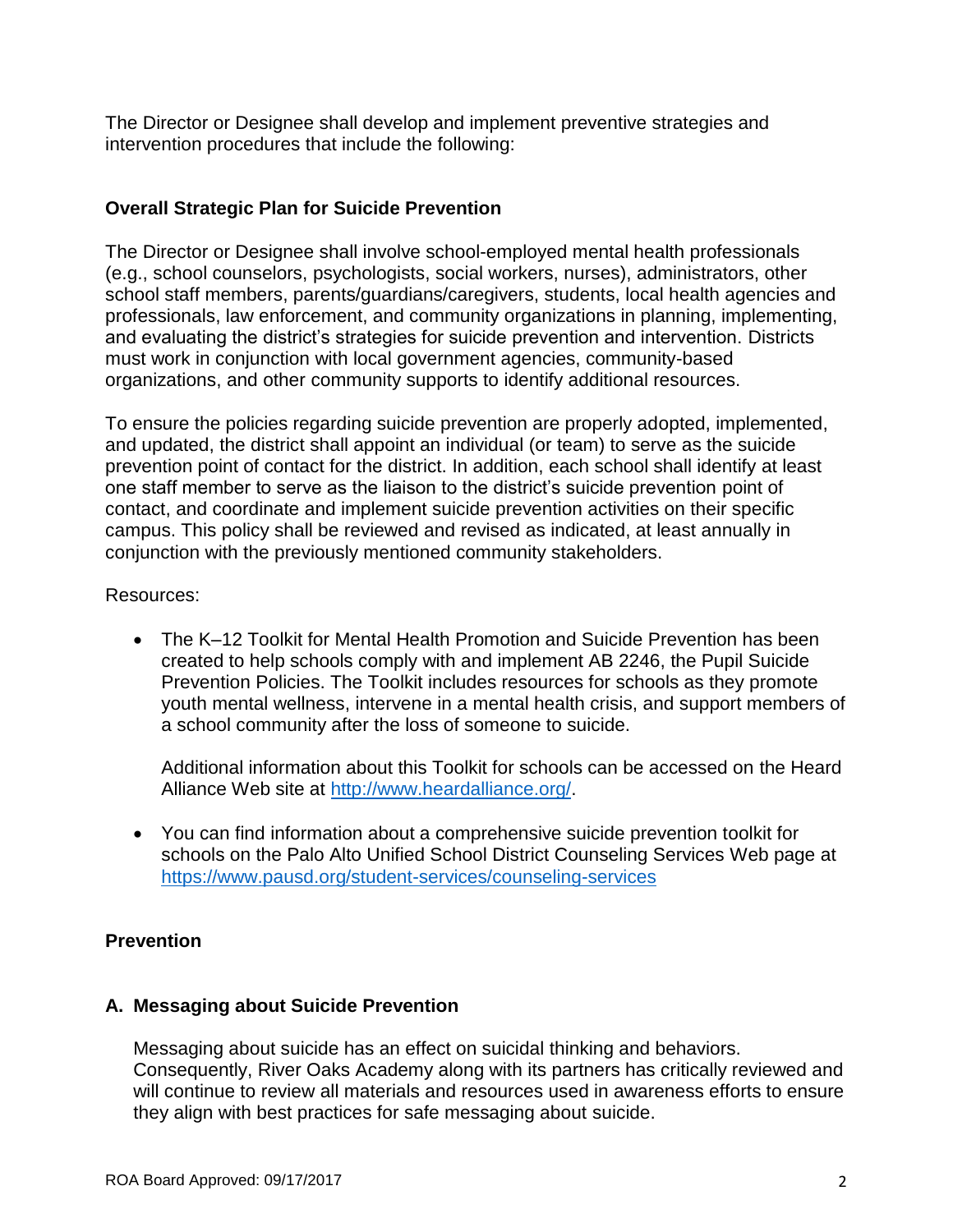# Resources:

- For information on public messaging on suicide prevention, see the National Action Alliance for Suicide Prevention Web site at <http://suicidepreventionmessaging.actionallianceforsuicideprevention.org/>
- For information on engaging the media regarding suicide prevention, see the Your Voice Counts Web page at [http://resource](http://resource-center.yourvoicecounts.org/content/making-headlines-guide-engaging-media-suicide-prevention-california-0)[center.yourvoicecounts.org/content/making-headlines-guide-engaging-media](http://resource-center.yourvoicecounts.org/content/making-headlines-guide-engaging-media-suicide-prevention-california-0)[suicide-prevention-california-0](http://resource-center.yourvoicecounts.org/content/making-headlines-guide-engaging-media-suicide-prevention-california-0)
- For information on how to use social media for suicide prevention, see the Your Voice Counts Web page at [http://resource](http://resource-center.yourvoicecounts.org/content/how-use-social-media)[center.yourvoicecounts.org/content/how-use-social-media](http://resource-center.yourvoicecounts.org/content/how-use-social-media)

# **B. Suicide Prevention Training and Education**

ROA has carefully reviewed available staff training to ensure it promotes the mental health model of suicide prevention and does not encourage the use of the stress model to explain suicide.

Training shall be provided for all school staff members.

# Resources:

- Youth Mental Health First Aid (YMHFA) teaches a 5-step action plan to offer initial help to young people showing signs of a mental illness or in a crisis, and connect them with the appropriate professional, peer, social, or self-help care. YMHFA is an 8-hour interactive training for youth-serving adults without a mental health background. See the Mental Health First Aid Web page at <https://www.mentalhealthfirstaid.org/cs/take-a-course/course-types/youth/>
- Free YMHFA Training is available on the CDE Mental Health Web page at <http://www.cde.ca.gov/ls/cg/mh/projectcalwell.asp>
- Question, Persuade, and Refer (QPR) is a gatekeeper training that can be taught online. Just as people trained in cardiopulmonary resuscitation (CPR) and the Heimlich Maneuver help save thousands of lives each year, people trained in QPR learn how to recognize the warning signs of a suicide crisis and how to question, persuade, and refer someone to help. See the QPR Web site at <http://www.qprinstitute.com/>
- SafeTALK is a half-day alertness training that prepares anyone over the age of fifteen, regardless of prior experience or training, to become a suicide-alert helper. See the LivingWorks Web page at<https://www.livingworks.net/programs/safetalk/>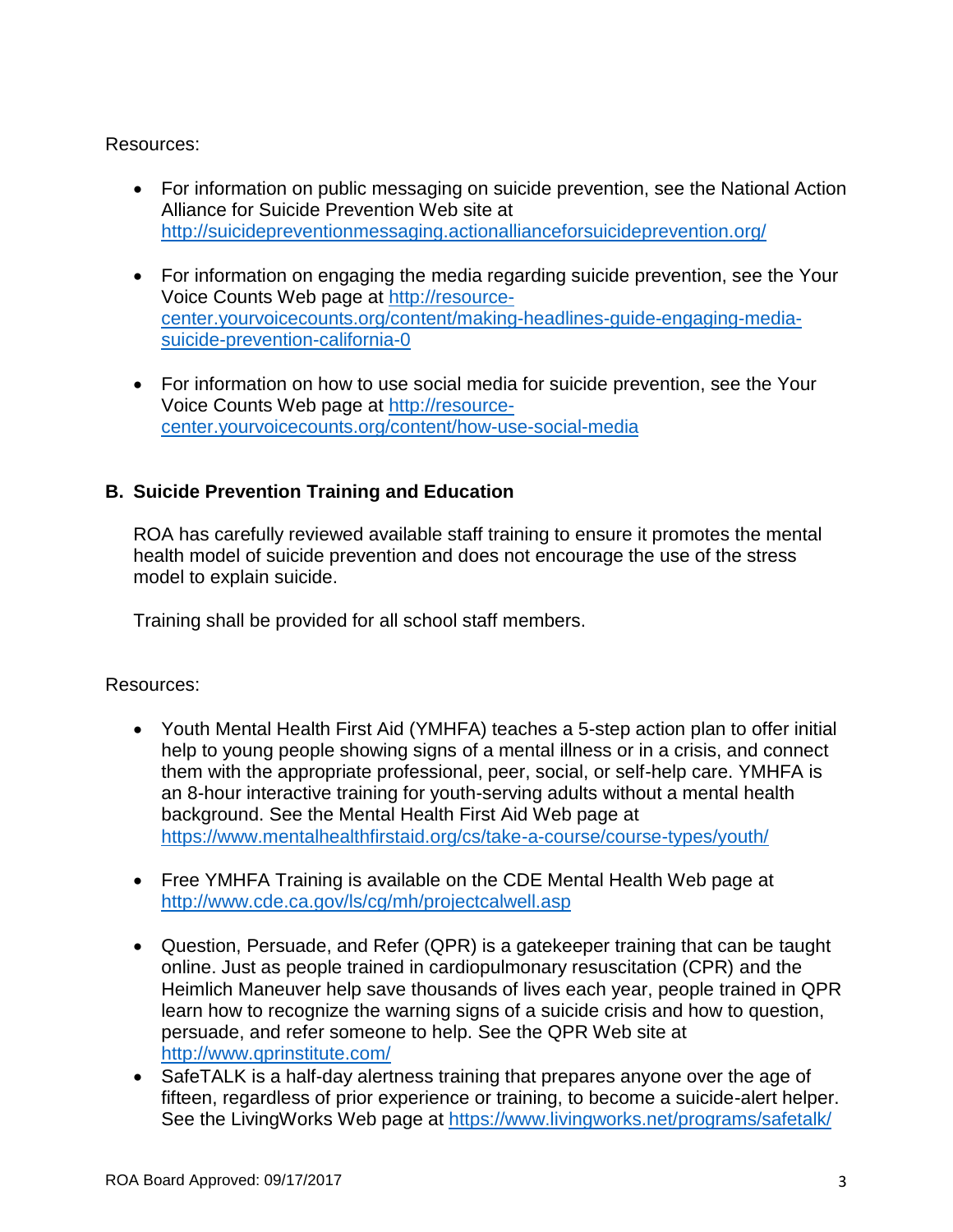- Applied Suicide Intervention Skills Training (ASIST) is a two-day interactive workshop in suicide first aid. ASIST teaches participants to recognize when someone may have thoughts of suicide and work with them to create a plan that will support their immediate safety. See the LivingWorks Web page at <https://www.livingworks.net/programs/asist/>
- Kognito At-Risk is an evidence-based series of three online interactive professional development modules designed for use by individuals, schools, districts, and statewide agencies. It includes tools and templates to ensure that the program is easy to disseminate and measures success at the elementary, middle, and high school levels. See the Kognito Web page at <https://www.kognito.com/products/pk12/>

### **C. Employee Qualifications and Scope of Services**

Employees of ROA must act only within the authorization and scope of their credential or license. While it is expected that school professionals are able to identify suicide risk factors and warning signs, and to prevent the immediate risk of a suicidal behavior, treatment of suicidal ideation is typically beyond the scope of services offered in the school setting. In addition, treatment of the mental health challenges often associated with suicidal thinking typically requires mental health resources beyond what schools are able to provide.

#### **D. Parents, Guardians, and Caregivers Participation and Education**

- To the extent possible, parents/guardians/caregivers should be included in all suicide prevention efforts. At a minimum, schools shall share with parents/guardians/caregivers the ROA suicide prevention policy and procedures.
- This suicide prevention policy shall be prominently displayed on the ROA Web page and included in the parent handbook.
- Parents/guardians/caregivers should be invited to provide input on the development and implementation of this policy.
- All parents/guardians/caregivers should have access to suicide prevention training that addresses the following:
	- o Suicide risk factors, warning signs, and protective factors;
	- o How to talk with a student about thoughts of suicide;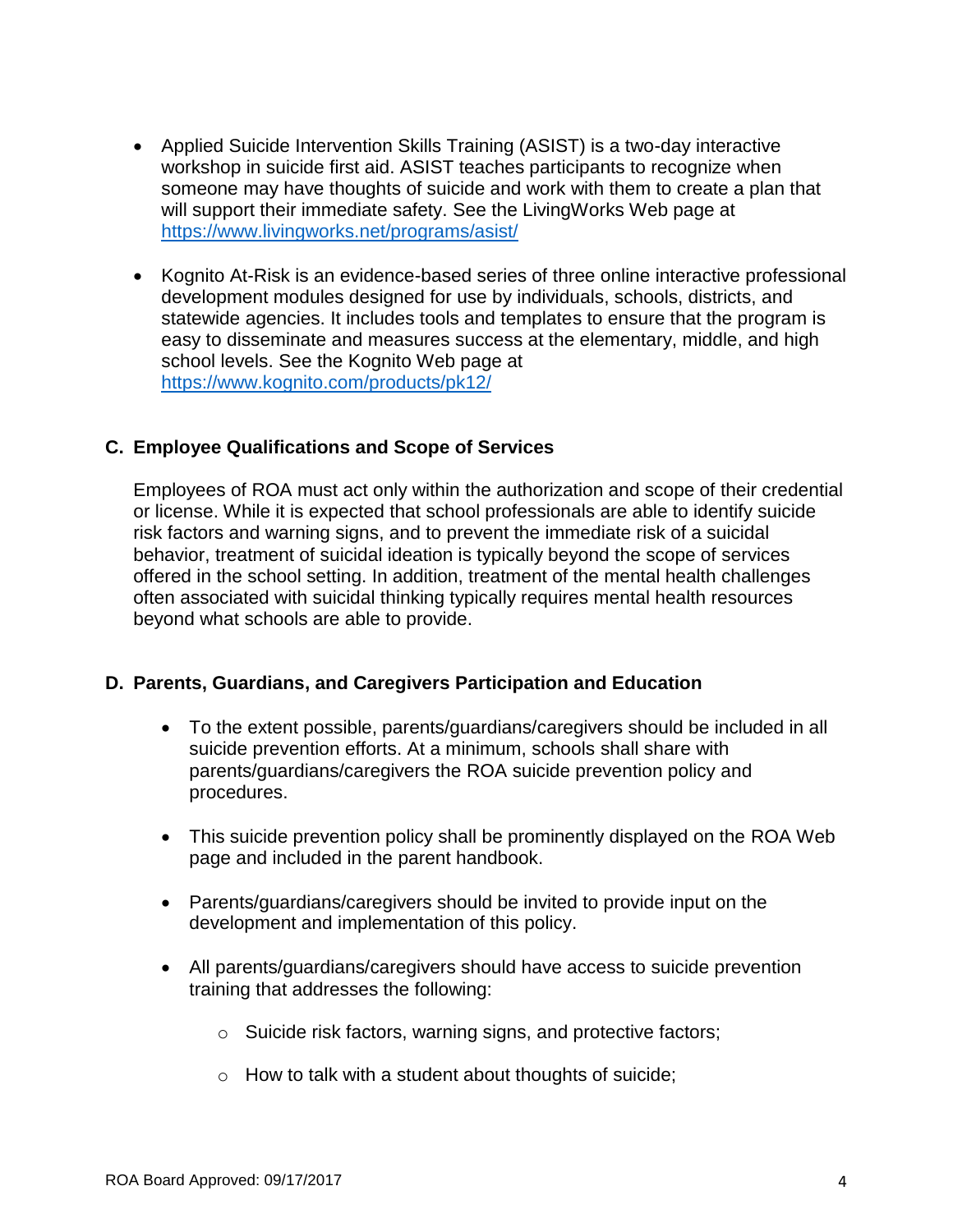$\circ$  How to respond appropriately to the student who has suicidal thoughts. Such responses shall include constant supervision of any student judged to be at risk for suicide and referral for an immediate suicide risk assessment.

#### Resource:

 Parents as Partners: A Suicide Prevention Guide for Parents is a booklet that contains useful information for parents/guardians/caregivers who are concerned that their children may be at risk for suicide. It is available from Suicide Awareness Voices of Education (SAVE). See the SAVE Web page at <https://www.save.org/product/parents-as-partners/>

#### **E. Student Participation and Education**

ROA has carefully reviewed available student curricula to ensure it promotes the mental health model of suicide prevention and does not encourage the use of the stress model to explain suicide.

Under the supervision of school-employed mental health professionals, and following consultation with county and community mental health agencies, students shall:

- Receive developmentally appropriate, student-centered education about the warning signs of mental health challenges and emotional distress;
- Receive developmentally appropriate guidance regarding the district's suicide prevention, intervention, and referral procedures.
- The content of the education shall include:
	- o Coping strategies for dealing with stress and trauma;
	- o How to recognize behaviors (warning signs) and life issues (risk factors) associated with suicide and mental health issues in oneself and others;
	- o Help-seeking strategies for oneself and others, including how to engage school-based and community resources and refer peers for help;
	- o Emphasis on reducing the stigma associated with mental illness and the fact that early prevention and intervention can drastically reduce the risk of suicide.

Student-focused suicide prevention education can be incorporated into classroom curricula (e.g., health classes, freshman orientation classes, science, and physical education).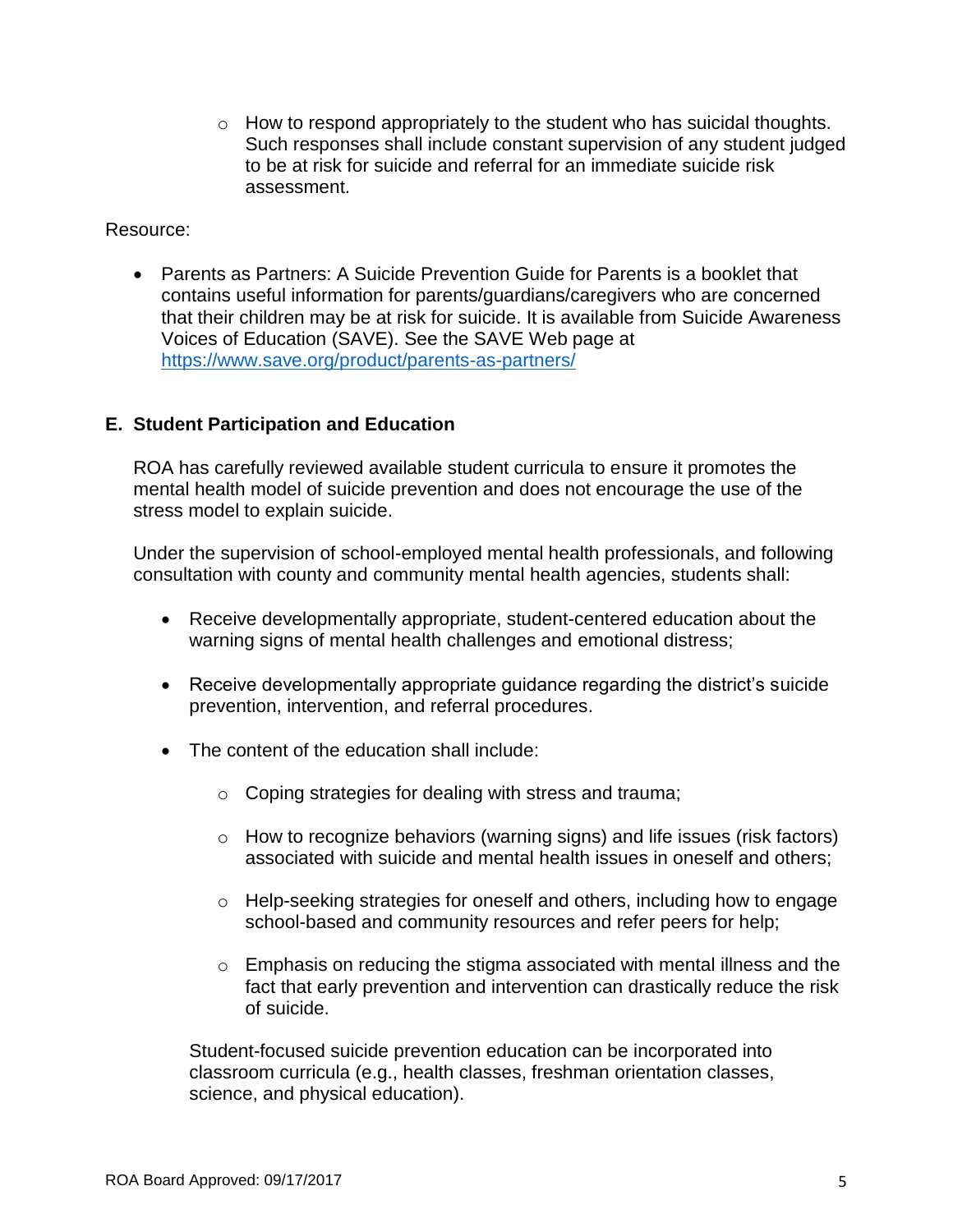ROA will support the creation and implementation of programs and/or activities on campus that raise awareness about mental wellness and suicide prevention (e.g., Mental Health Awareness Weeks, Peer Counseling Programs, Freshman Success Programs, and National Alliance on Mental Illness on Campus High School Clubs).

#### Resources:

- More Than Sad is school-ready and evidence-based training material, listed on the national Suicide Prevention Resource Center's best practices list, specifically designed for teen-level suicide prevention. See the American Foundation for Suicide Prevention Web page at [https://afsp.org/our-work/education/more-than](https://afsp.org/our-work/education/more-than-sad/)[sad/](https://afsp.org/our-work/education/more-than-sad/)
- Break Free from Depression (BFFD) is a 4-module curriculum focused on increasing awareness about adolescent depression and designed for use in high school classrooms. See the Boston Children's Hospital Web page at <http://www.childrenshospital.org/breakfree>
- Coping and Support Training (CAST) is an evidence-based life-skills training and social support program to help at-risk youth. See the Reconnecting Youth Inc. Web page at<http://www.reconnectingyouth.com/programs/cast/>
- Students Mobilizing Awareness and Reducing Tragedies (SMART) is a program comprised of student-led groups in high schools designed to give students the freedom to implement a suicide prevention on their campus that best fits their school's needs. See the SAVE Web page at [https://www.save.org/what-we](https://www.save.org/what-we-do/education/smart-schools-program-2/)[do/education/smart-schools-program-2/](https://www.save.org/what-we-do/education/smart-schools-program-2/)
- Linking Education and Awareness for Depression and Suicide (LEADS) for Youth is a school-based suicide prevention curriculum designed for high schools and educators that links depression awareness and secondary suicide prevention. LEADS for Youth is an informative and interactive opportunity for students and teachers to increase knowledge and awareness of depression and suicide. See the SAVE Web page at [https://www.save.org/what-we-do/education/leads-for](https://www.save.org/what-we-do/education/leads-for-youth-program/)[youth-program/](https://www.save.org/what-we-do/education/leads-for-youth-program/)

#### **Intervention, Assessment, Referral**

#### **A. Staff**

A ROA staff members who has received advanced training in suicide intervention shall be designated as the primary suicide prevention liaison. Whenever a staff member suspects or has knowledge of a student's suicidal intentions, they shall promptly notify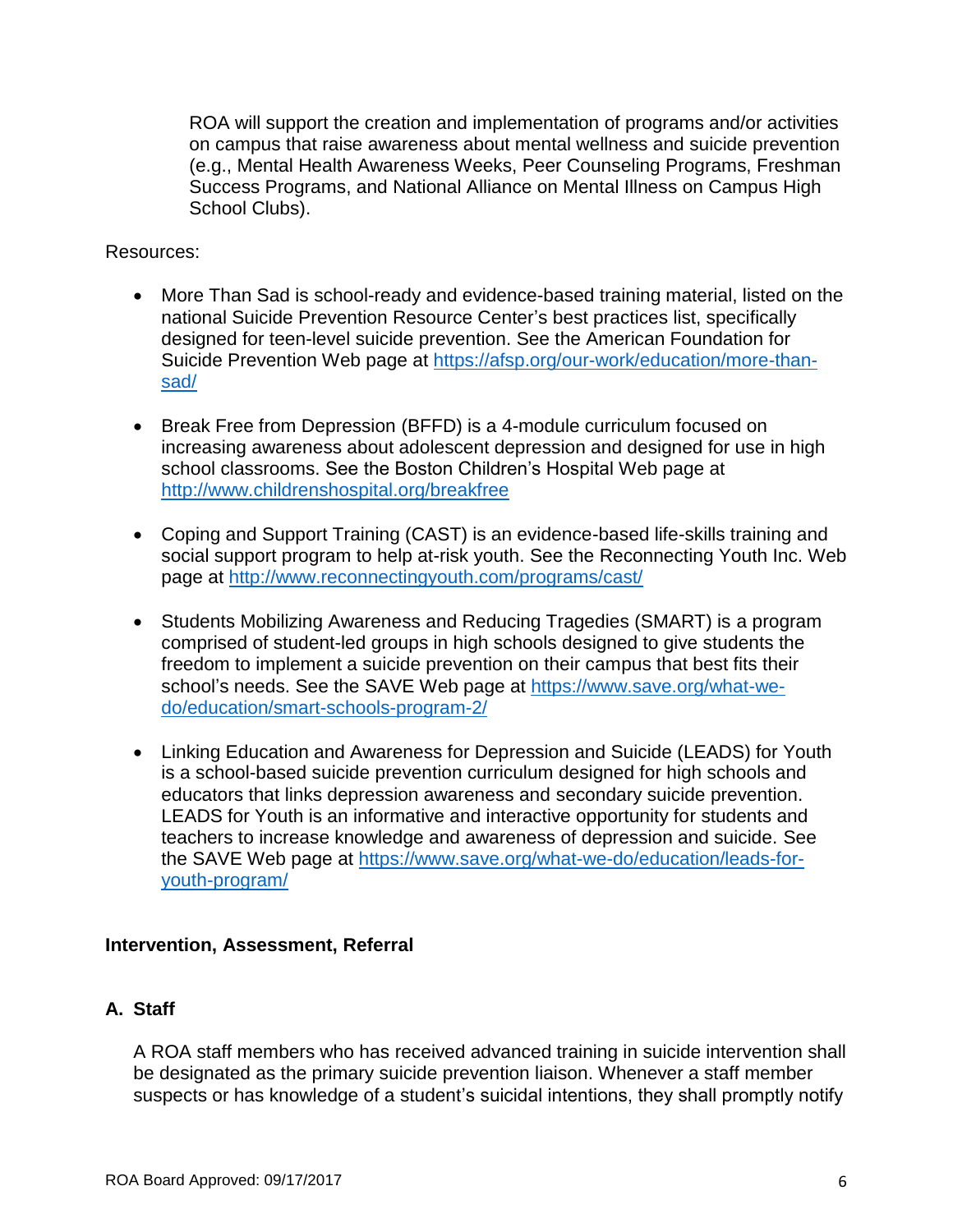the primary designated suicide prevention liaison. If this primary suicide prevention liaison is unavailable, the staff shall promptly notify Director or Designee.

 Under normal circumstances, the primary contact person shall notify the Director, school psychologist or school counselor, if different from the primary contact person. The names, titles, and contact information of multi-disciplinary crisis team members shall be distributed to all students, staff, parents/guardians/caregivers and be prominently available on school and district Web sites. The principal, another school administrator, school counselor, school psychologist, or social worker shall then notify, if appropriate and in the best interest of the student, the student's parents/guardians/caregivers as soon as possible and shall refer the student to mental health resources in the school or community. Determination of notification to parents/guardians/caregivers should follow a formal initial assessment to ensure that the student is not endangered by parental notification.

If the student is in imminent danger (has access to a gun, is on a rooftop, or in other unsafe conditions), a call shall be made to 911.

- Whenever a staff member suspects or has knowledge of a student's suicidal intentions, they shall promptly notify the primary or secondary suicide prevention liaisons.
- Students experiencing suicidal ideation shall not be left unsupervised.
- A referral process should be prominently disseminated to all staff members, so they know how to respond to a crisis and are knowledgeable about the school and community-based resources.
- The Superintendent or Designee shall establish crisis intervention procedures to ensure student safety and appropriate communications if a suicide occurs or an attempt is made by a student or adult on campus or at a school-sponsored activity.

# **B. Parents, Guardians, and Caregivers**

A referral process should be prominently disseminated to all parents/guardians/caregivers, so they know how to respond to a crisis and are knowledgeable about the school and community-based resources.

# **C. Students**

Students shall be encouraged to notify a staff member when they are experiencing emotional distress or suicidal ideation, or when they suspect or have knowledge of another student's emotional distress, suicidal ideation, or attempt.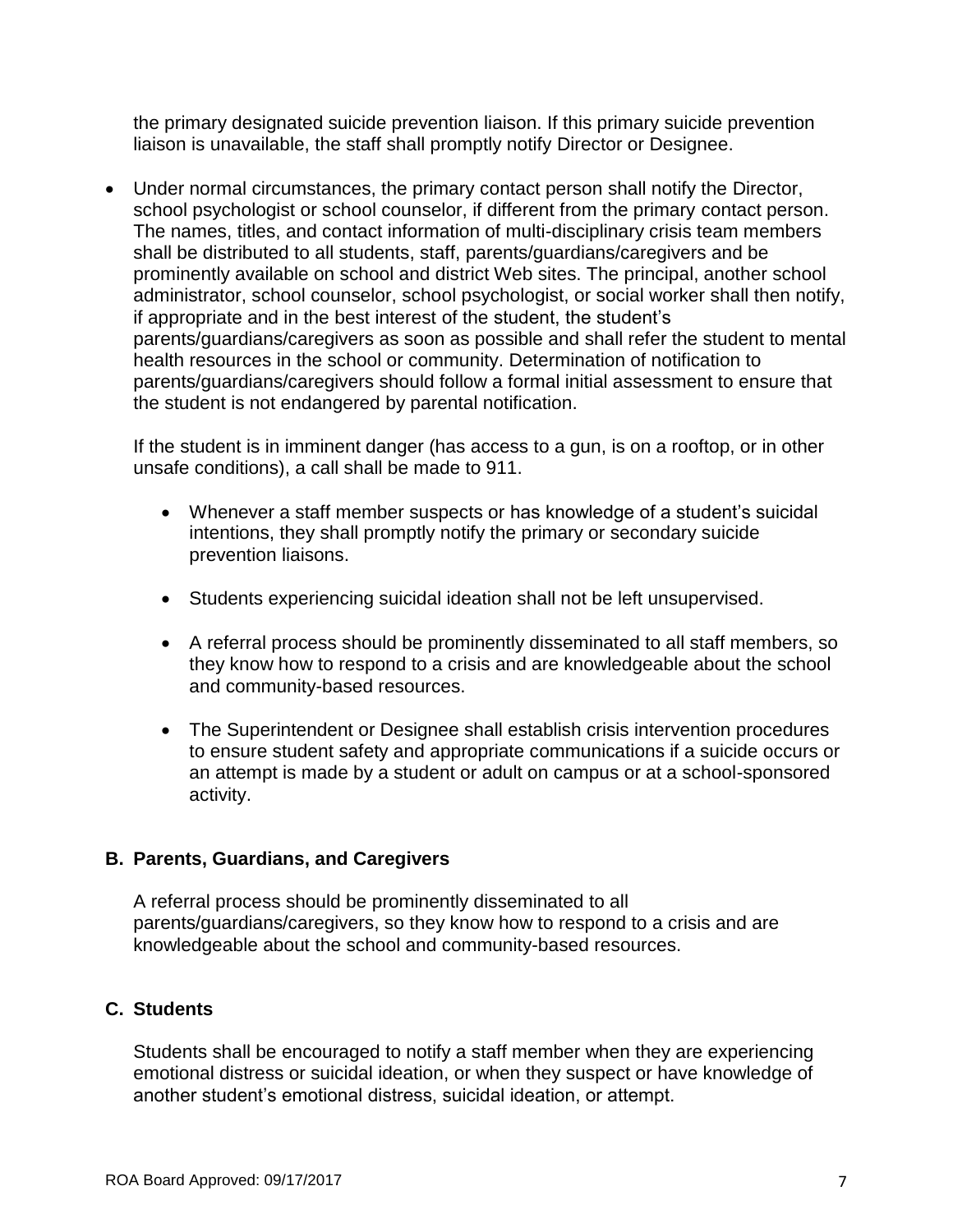### **D. Parental Notification and Involvement**

ROA shall identify a process to ensure continuing care for the student identified to be at risk of suicide. The following steps should be followed to ensure continuity of care:

- After a referral is made for a student, school staff shall verify with the parent/guardian/caregiver that follow-up treatment has been accessed. Parents/guardians/caregivers will be required to provide documentation of care for the student.
- If parents/guardians/caregivers refuse or neglect to access treatment for a student who has been identified to be at-risk for suicide or in emotional distress, the suicide point of contact (or other appropriate school staff member) will meet with the parents/guardians/caregivers to identify barriers to treatment (e.g., cultural stigma, financial issues) and work to rectify the situation and build understanding of the importance of care. If follow-up care for the student is still not provided, school staff should consider contacting Child Protective Services (CPS) to report neglect of the youth.

# **E. Action Plan for In-School Suicide Attempts**

If a suicide attempt is made during the school day on campus, it is important to remember that the health and safety of the student and those around him/her is critical. The following steps should be implemented:

- Remain calm, remember the student is overwhelmed, confused, and emotionally distressed;
- Move all other students out of the immediate area;
- Immediately contact the administrator or suicide prevention liaison;
- Call 911 and give them as much information about any suicide note, medications taken, and access to weapons, if applicable;
- If needed, provide medical first aid until a medical professional is available;
- Parents/guardians/caregivers should be contacted as soon as possible;
- Do not send the student away or leave them alone, even if they need to go to the restroom;
- Listen and prompt the student to talk;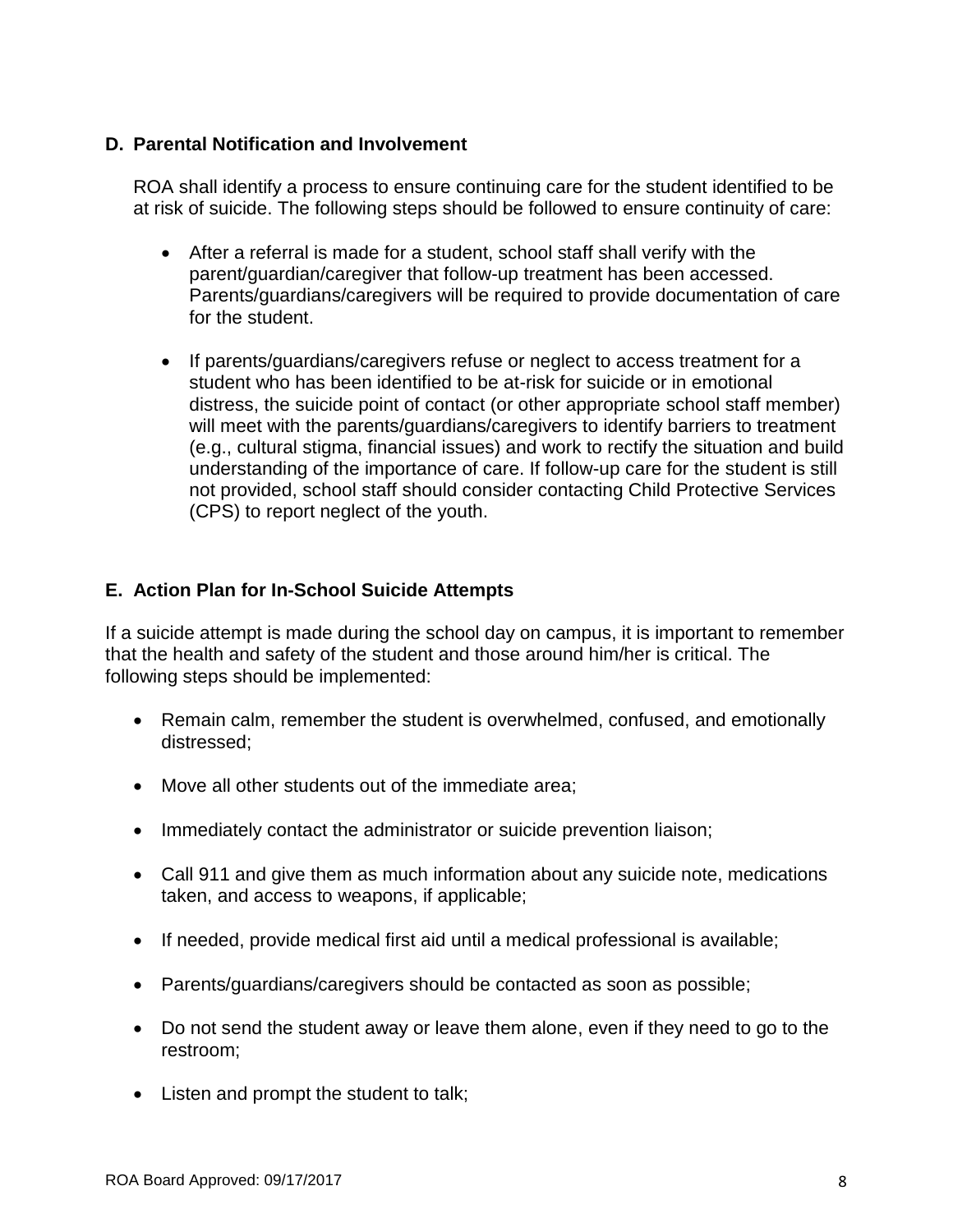- Review options and resources of people who can help;
- Be comfortable with moments of silence as you and the student will need time to process the situation;
- Provide comfort to the student:
- Promise privacy and help, and be respectful, but do not promise confidentiality;
- Student should only be released to parents/guardians/caregivers or to a person who is qualified and trained to provide help.

### **F. Action Plan for Out-of-School Suicide Attempts**

If a suicide attempt by a student is outside of ROA property, it is crucial that the LEA protects the privacy of the student and maintain a confidential record of the actions taken to intervene, support, and protect the student. The following steps should be implemented:

- Contact the parents/guardians/caregivers and offer support to the family;
- Discuss with the family how they would like the school to respond to the attempt while minimizing widespread rumors among teachers, staff, and students;
- Obtain permission from the parents/guardians/caregivers to share information to ensure the facts regarding the crisis is correct;
- Designate a staff member to handle media requests;
- Provide care and determine appropriate support to affected students;
- Offer to the student and parents/guardians/caregivers steps for re-integration to school.

# **G. Supporting Students after a Mental Health Crisis**

It is crucial that careful steps are taken to help provide the mental health support for the student and to monitor their actions for any signs of suicide. The following steps should be implemented after the crisis has happened:

 Treat every threat with seriousness and approach with a calm manner; make the student a priority;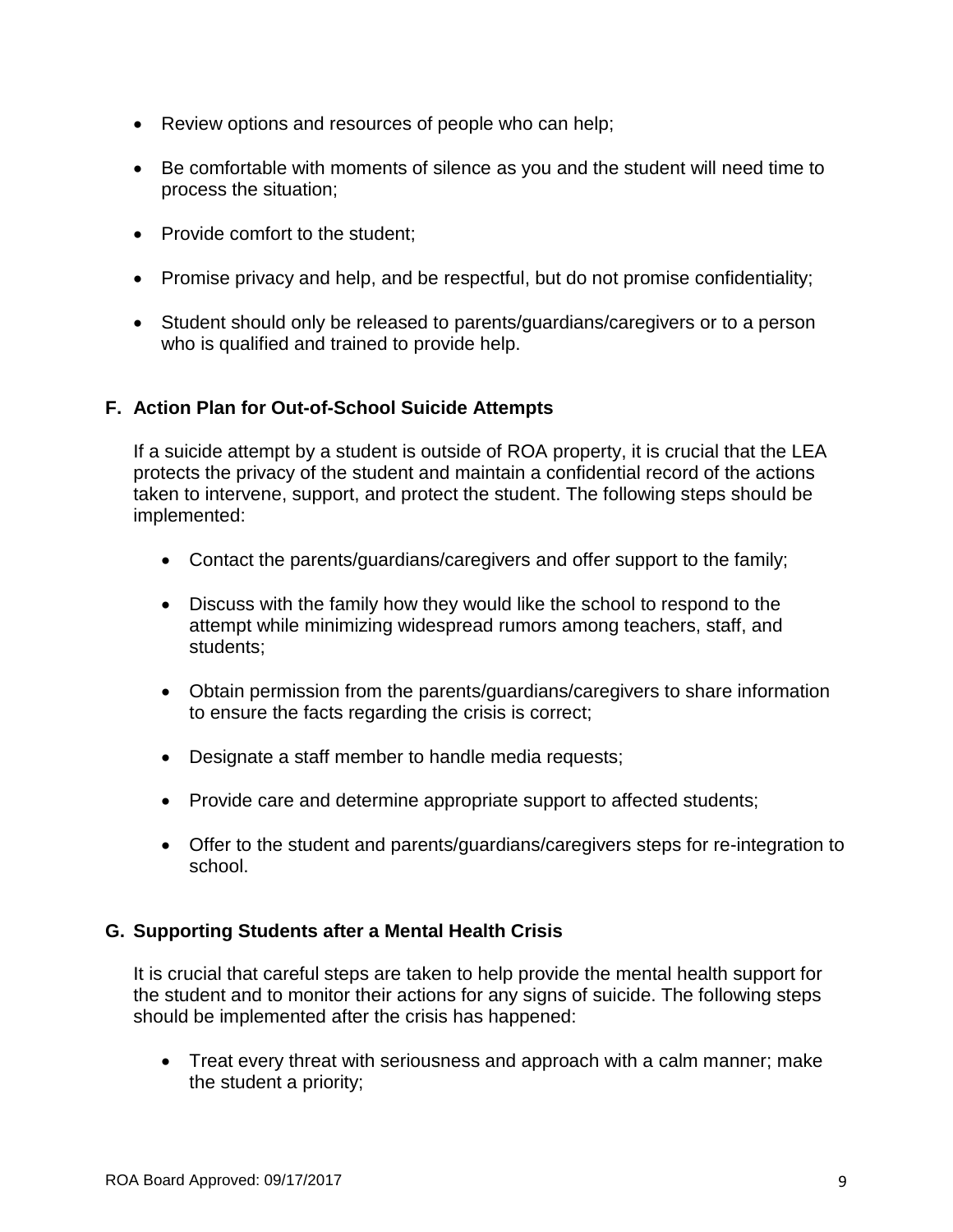- Listen actively and non-judgmental to the student. Let the student express his or her feelings;
- Acknowledge the feelings and do not argue with the student;
- Offer hope and let the student know they are safe and that help is provided. Do not promise confidentiality or cause stress;
- Explain calmly and get the student to a trained professional, guidance counselor, or designated staff to further support the student;
- Keep close contact with the parents/guardians/caregivers and mental health professionals working with the student.

### **H. Re-Entry to School After a Suicide Attempt**

A student who threatened or attempted suicide is at a higher risk for suicide in the months following the crisis. Having a streamlined and well planned re-entry process ensures the safety and wellbeing of students who have previously attempted suicide and reduces the risk of another attempt. An appropriate re-entry process is an important component of suicide prevention. Involving students in planning for their return to school provides them with a sense of control, personal responsibility, and empowerment.

The following steps shall be implemented upon re-entry:

- Obtain a written release of information signed by parents/guardians/caregivers and providers;
- Confer with student and parents/guardians/caregivers about any specific requests on how to handle the situation;
- Inform the student's teachers about possible days of absences;
- Allow accommodations for student to make up work (be understanding that missed assignments may add stress to student);
- Mental health professionals or trusted staff members should maintain ongoing contact to monitor student's actions and mood;
- Work with parents/guardians/caregivers to involve the student in an aftercare plan.

Resource: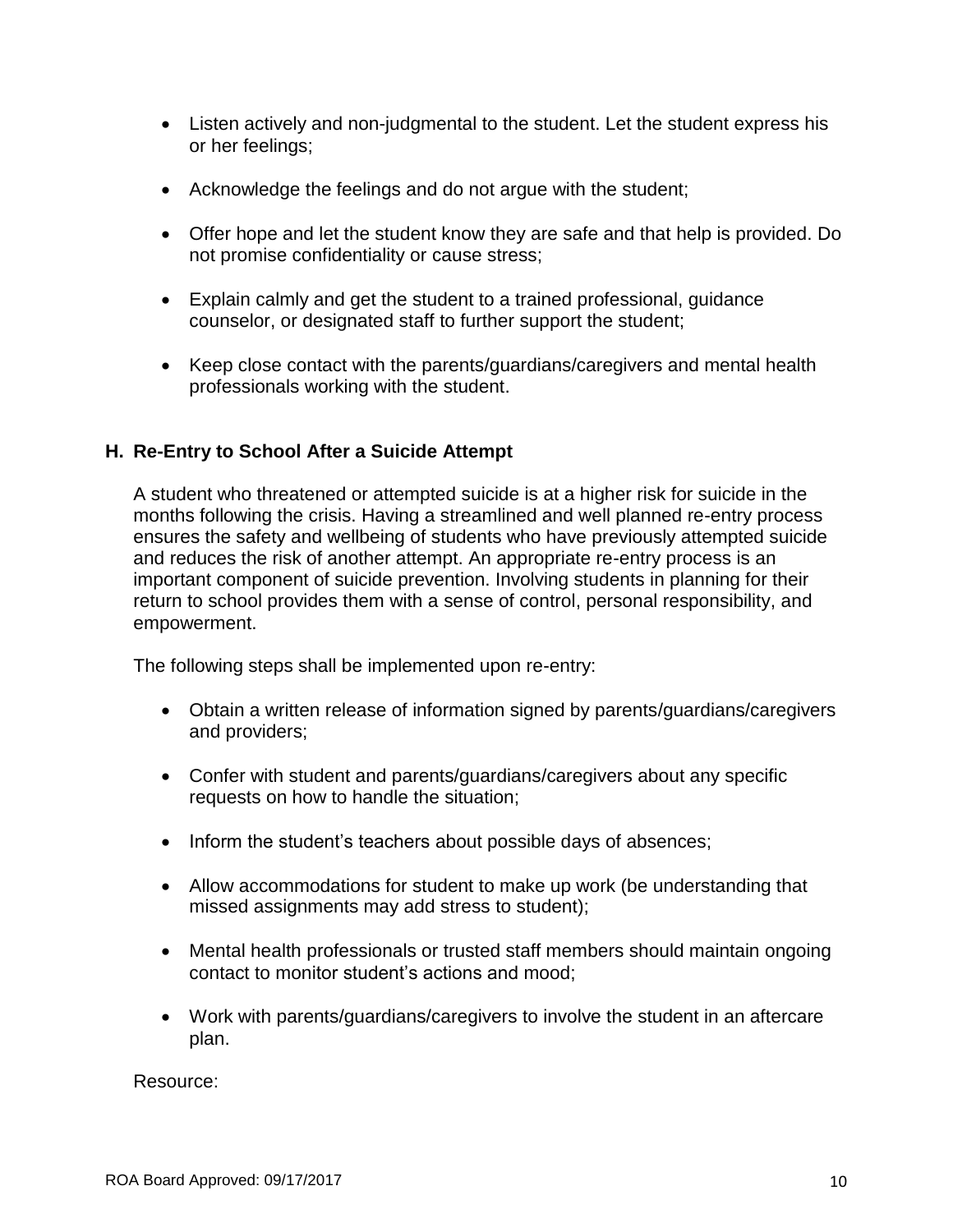The School Reentry for a Student Who Has Attempted Suicide or Made Serious Suicidal Threats is a guide that will assist in school re-entry for students after an attempted suicide. See the Mental Health Recovery Services Resource Web page at [http://www.mhrsonline.org/resources/suicide%5Cattempted\\_suicide\\_resources](http://www.mhrsonline.org/resources/suicide%5Cattempted_suicide_resources_for_schools-9/) for schools-9/

### **I. Responding After a Suicide Death (Postvention)**

A death by suicide in the school community (whether by a student or staff member) can have devastating consequences on students and staff. Therefore, it is vital that we are prepared ahead of time in the event of such a tragedy, ROA shall ensure that an action plan for responding to a suicide death as part of the general Crisis Response Plan. The Suicide Death Response Action Plan (Suicide Postvention Response Plan) needs to incorporate both immediate and long-term steps and objectives.

- Suicide Postvention Response Plan shall:
	- o Identify a staff member to confirm death and cause (school site administrator);
	- o Identify a staff member to contact deceased's family (within 24 hours);
	- $\circ$  Enact the Suicide Postvention Response Plan, include an initial meeting of the district/school Suicide Postvention Response Team;
	- o Notify all staff members (ideally in-person or via phone, not via e-mail or mass notification).
- Coordinate an all-staff meeting, to include:
	- o Notification (if not already conducted) to staff about suicide death;
	- o Emotional support and resources available to staff;
	- o Notification to students about suicide death and the availability of support services (if this is the protocol that is decided by administration);
	- $\circ$  Share information that is relevant and that which you have permission to disclose.
- Prepare staff to respond to needs of students regarding the following:
	- o Review of protocols for referring students for support/assessment;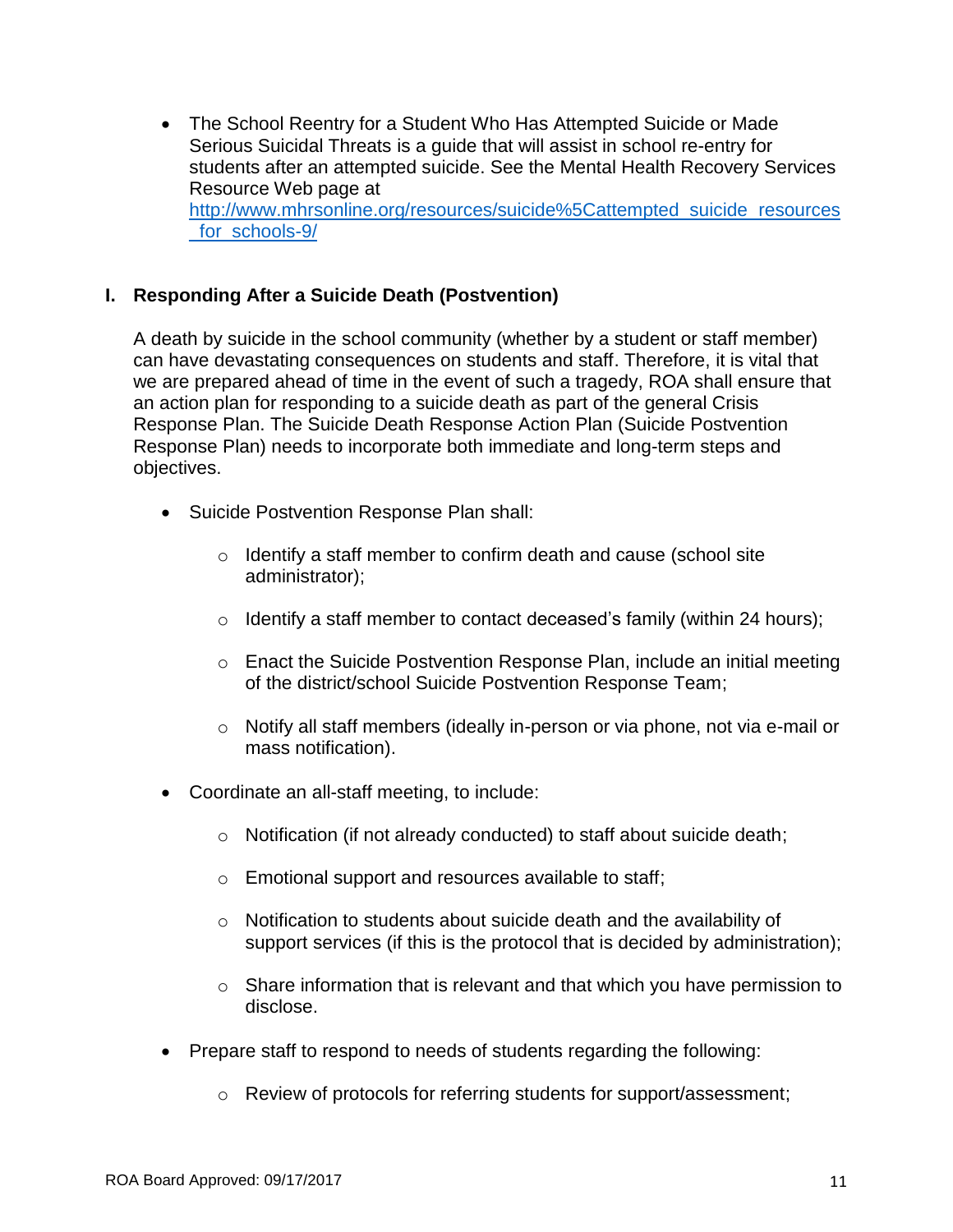- $\circ$  Talking points for staff to notify students;
- o Resources available to students (on and off campus).
- Identify students significantly affected by suicide death and other students at risk of imitative behavior;
- Identify students affected by suicide death but not at risk of imitative behavior;
- Communicate with the larger school community about the suicide death;
- Consider funeral arrangements for family and school community;
- Respond to memorial requests in respectful and non-harmful manner; responses should be handed in a thoughtful way and their impact on other students should be considered;
- Identify media spokesperson skilled to cover story without the use of explicit, graphic, or dramatic content (go to the Reporting on Suicide.Org Web site at [www.reportingonsuicide.org\)](http://www.reportingonsuicide.org/). Research has proven that sensationalized media coverage can lead to contagious suicidal behaviors.
- Utilize and respond to social media outlets:
	- $\circ$  Identify what platforms students are using to respond to suicide death
	- o Identify/train staff and students to monitor social media outlets
- Include long-term suicide postvention responses:
	- o Consider important dates (i.e., anniversary of death, deceased birthday, graduation, or other significant event) and how these will be addressed
	- o Support siblings, close friends, teachers, and/or students of deceased
	- $\circ$  Consider long-term memorials and how they may impact students who are emotionally vulnerable and at risk of suicide

Resources:

 After a Suicide: A Toolkit for School is a comprehensive guide that will assist schools on what to do if a suicide death takes place in the school community. See the Suicide Prevention Resource Center Web page at <http://www.sprc.org/comprehensive-approach/postvention>